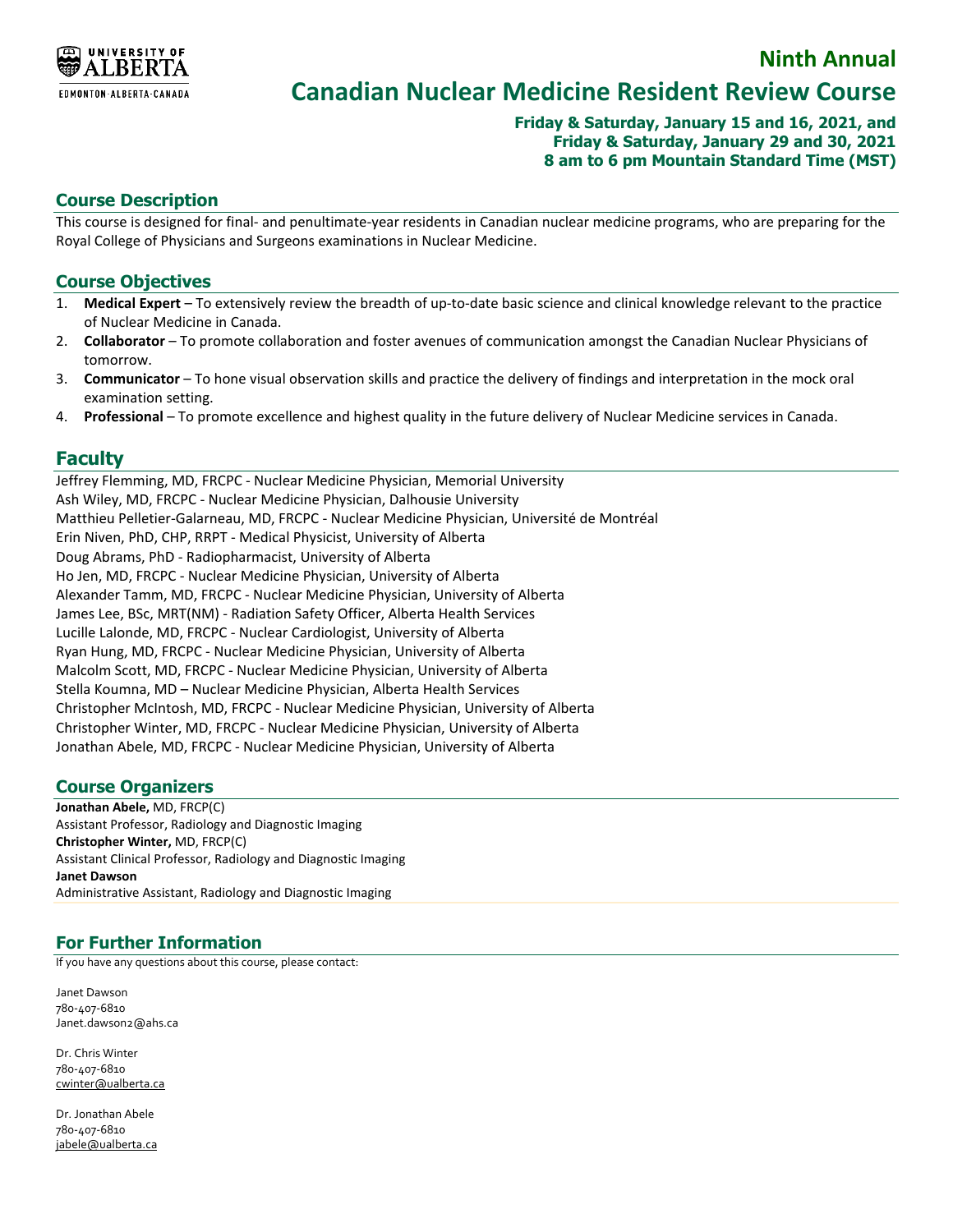# **PROGRAM**

**Friday, January 15, 2021**

| 8:00 am – 8:15 am    | Welcome and Introduction          | Dr. Jonathan Abele   |
|----------------------|-----------------------------------|----------------------|
| 8:15 am – 9:15 am    | Bone Scintigraphy                 | Dr. Ho Jen           |
| 9:15 am – 10:15 am   | $MSK$ – infection imaging         | Dr. Ho Jen           |
| 10:15 am - 10:30 am  | <b>Break</b>                      |                      |
| 10:30 am - 12:00 pm  | NM Physics Part I - Gamma Cameras | Dr. Erin Niven       |
| 12:00 pm - 12:30 pm  | <b>Break</b>                      |                      |
| 12:30 pm - 1:30 pm   | VQ scintigraphy                   | Dr. Malcolm Scott    |
| $1:30$ pm $-2:15$ pm | Quantification                    | Dr Jonathan Abele    |
| 2:15 pm – 3:45 pm    | PET - Oncology and Inflammation   | Dr. Jeffrey Flemming |
| 3:45 pm - 4:00 pm    | <b>Break</b>                      |                      |
| 4:00 pm – 6:00 pm    | Case Review                       | Dr. Jeffrey Flemming |
|                      |                                   |                      |

### **Saturday, January 16, 2021**

| Renal Imaging                       | Dr. Chris Winter   |
|-------------------------------------|--------------------|
| Artifacts                           | Dr. Alex Tamm      |
| <b>Break</b>                        |                    |
| Radiopharmacy Part I - 99mTc/lodine | Dr. Doug Abrams    |
| <b>Break</b>                        |                    |
| Thyroid/Parathyroid Imaging         | Dr. Jonathan Abele |
| BMD                                 | Dr. Ash Wiley      |
| <b>Break</b>                        |                    |
| NM Therapy                          | Dr. Stella Koumna  |
| Case Review                         | Dr. Ash Wiley      |
|                                     |                    |

### **Friday, January 29, 2021**

| $8:00$ am - 9:00 am                 | GI NM imaging                                           | Dr. Chris Winter |
|-------------------------------------|---------------------------------------------------------|------------------|
| $9:00$ am $-10:30$ am               | NM physics Part $II - PET$                              | Dr. Erin Niven   |
| $10:30$ am - $10:45$ am             | <b>Break</b>                                            |                  |
| 10:45 am $-$ 11:45 pm               | NM Physics Part III - Dosimetry and Risk                | Dr. Erin Niven   |
| $11:45 - 12:15$ pm Lunch Break      |                                                         |                  |
| 12:15 $pm - 1:15$ pm                | Radiation Safety and Canadian Regulations Mr. James Lee |                  |
| 1:15 $pm - 2:15$ pm                 | <b>Novel Radiotracers</b>                               | Dr. Ryan Hung    |
| $2:15$ pm $- 2:30$ pm               | Break                                                   |                  |
| $2:30 \text{ pm} - 4:00 \text{ pm}$ | Brain Imaging                                           | Dr. Ryan Hung    |
| $4:00 \text{ pm} - 6:00 \text{ pm}$ | Case Review                                             | Dr. Ryan Hung    |

### **Saturday, January 30, 2021**

| $8:00$ am $-9:30$ am                                          | <b>ECG basics and Cardiac Stressing</b> | Dr. Lucille Lalonde              |
|---------------------------------------------------------------|-----------------------------------------|----------------------------------|
| $9:30$ am $-9:45$ am                                          | Break                                   |                                  |
| $9:45$ am $-11:15$ am                                         | Radiopharmacy Part II - FDG and others  | Dr. Doug Abrams                  |
| 11:15 am $-$ 12:15 pm                                         | NE tumor imaging (SSR, MIBG, FDOPA)     | Dr. Chris McIntosh               |
| 12:15 $pm - 12:45$ pm                                         | <b>Break</b>                            |                                  |
| 12:45 pm $-$ 1:45 pm                                          | Case Review                             | Dr. Chris McIntosh               |
| 1:45 pm $-$ 3:45 pm                                           | Cardiac Nuclear Medicine                | Dr. Matthieu Pelletier-Galarneau |
| $3:45$ pm $-4:00$ pm                                          | Break                                   |                                  |
| $4:00 \text{ pm} - 6:00 \text{ pm}$<br><b>Closing Remarks</b> | Case Review                             | Dr. Matthieu Pelletier-Galarneau |
|                                                               |                                         |                                  |

# **Disclosure**

Speakers will be requested to disclose to the audience any real or apparent conflict(s) of interest that may have a direct bearing on the subject matter of this program.